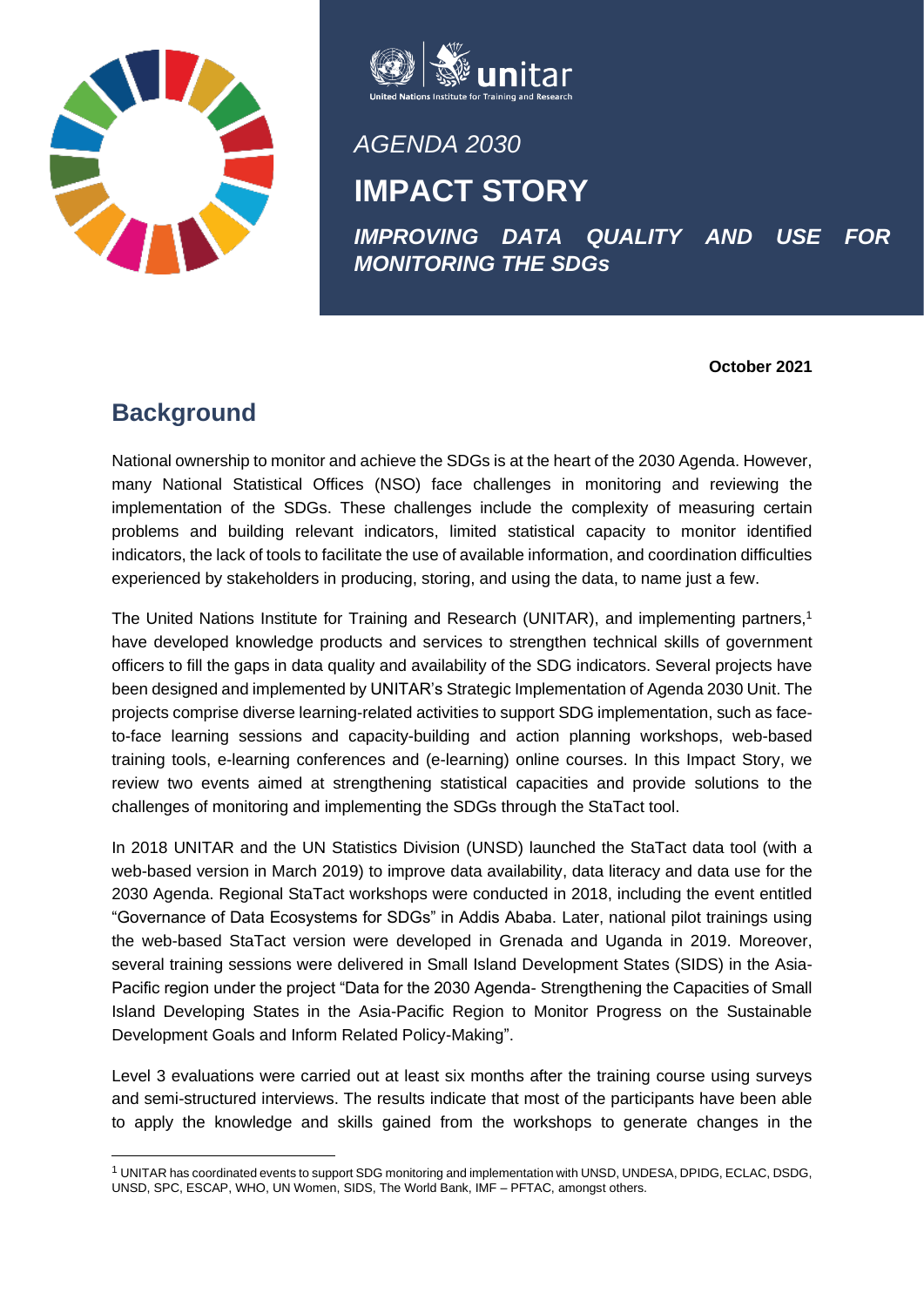workplace. The results from the project, "Data for the 2030 Agenda", in SIDS countries show that **71 per cent** of the respondents had applied specific knowledge and skills from data governance and monitoring workshops. Moreover, **9 out of 10** countries have seen institutional changes related to improvement of processes of monitoring and reporting on the SDGs as a result of the application of knowledge or skills by participants and the implementation of the action plans<sup>2</sup>.

To better understand the potential changes experienced by beneficiaries, this Impact Story builds upon the experiences of two participants of the StaTact regional workshops in Ethiopia and Fiji, funded by the Swiss Development Cooperation and the Government of Italy, respectively.



Schweizerische Eidgenossenschaft Confédération suisse Confederazione Svizzera Confederaziun svizra

**Swiss Agency for Development** and Cooperation SDC



<sup>2</sup> Final report, Data for the 2030 Agenda, 2019.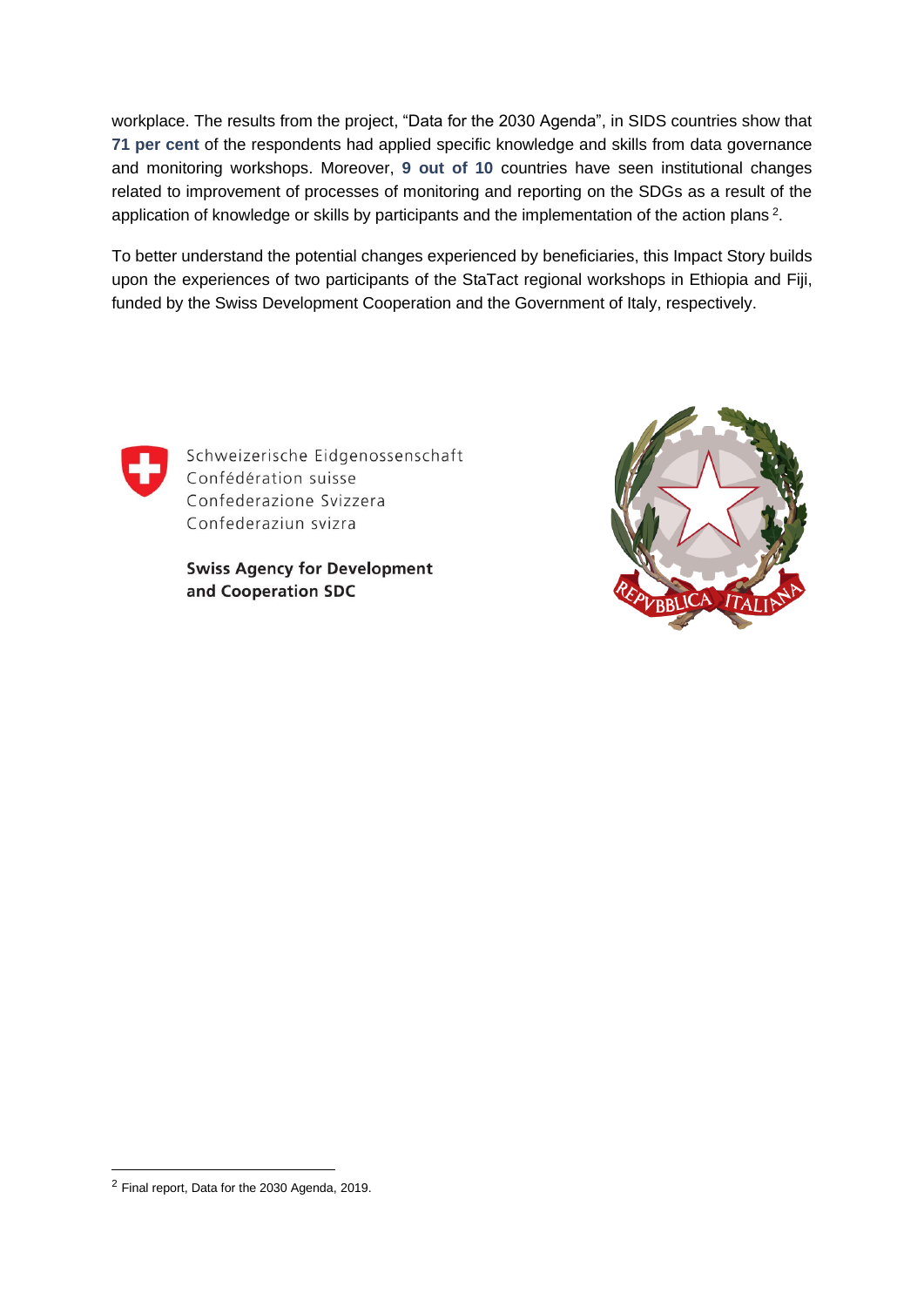

# **Ms. Aliimuamua Malaefono**

Chief Statistician – Samoa Bureau of Statistics **Improving data quality in National Statistical Offices**

*Samoa Bureau of Statistics, 2019.* We were fortunate enough to talk to Ms. Malaefono, the Samoan Chief Statistician. Ms. Malaefono joined the Samoa Bureau of Statistics in 1999 as the Manager of the Census and Survey Operations Unit. She has worked for the Bureau for 19 years and finally became the Government/Chief Statistician in January 2018 overseeing eight technical units.

The office has grown from about 40 employees to 90 employees, all with diverse technical expertise. Having worked at the Bureau for a long time, she was aware of the data gaps within the national statistical system. The data usually included missing indicators or was of poor statistical quality, the main reasons for which were limited technical expertise within the various divisions and Ministries and the lack of alignment between the data needs of the statistics office and policymakers. Hence, when she was approached by UNITAR to take part in workshops to address these gaps, she quickly came on board. Ms. Malaefono took part in both training workshops offered by UNITAR in Fiji. The focus of these courses was to address the data needs' gaps and strengthen the statistical capacity of statistical offices.

Ms. Malaefono was very enthusiastic about the contribution the training course had on her skills development. She described how she learned about the short-term approaches to data planning, how to extend short-term planning into a strategic framework, and about multi-stakeholder engagement for addressing data challenges (incl. data producer-data user), the importance of disaggregated data for SDG decision-making and action planning. Ms. Malaefono also shared Samoa's experience developing home-grown indicator frameworks to follow up progress on the SDGs.

When she returned to Samoa, Ms. Malaefono quickly applied the skills she had learned. She *contributed to the development of an action plan to tackle the use of unreliable administrative data from various agencies*. She shared skills on how to improve their offices' existing SDG data framework and organised a meeting between statisticians and policymakers to share the skills she had acquired during the course. During these meetings, she also encouraged everyone to work together, thereby improving the use of statistics and trust between the two entities. She later *presented the upgraded SDG data framework* that she had worked on with her team. She also strengthened the collaboration between her office and other Ministries. All this was possible thanks to the support she received from her colleagues and the existence of systems and processes at the Bureau where she could use her newly acquired skills.

The application of these skills has improved the functioning of the Samoan statistical office. Ms. Malaefono indicated that 25 per cent of the application could be attributed to the training courses she attended. They are now able to plan for surveys, ensuring that there is enough staff and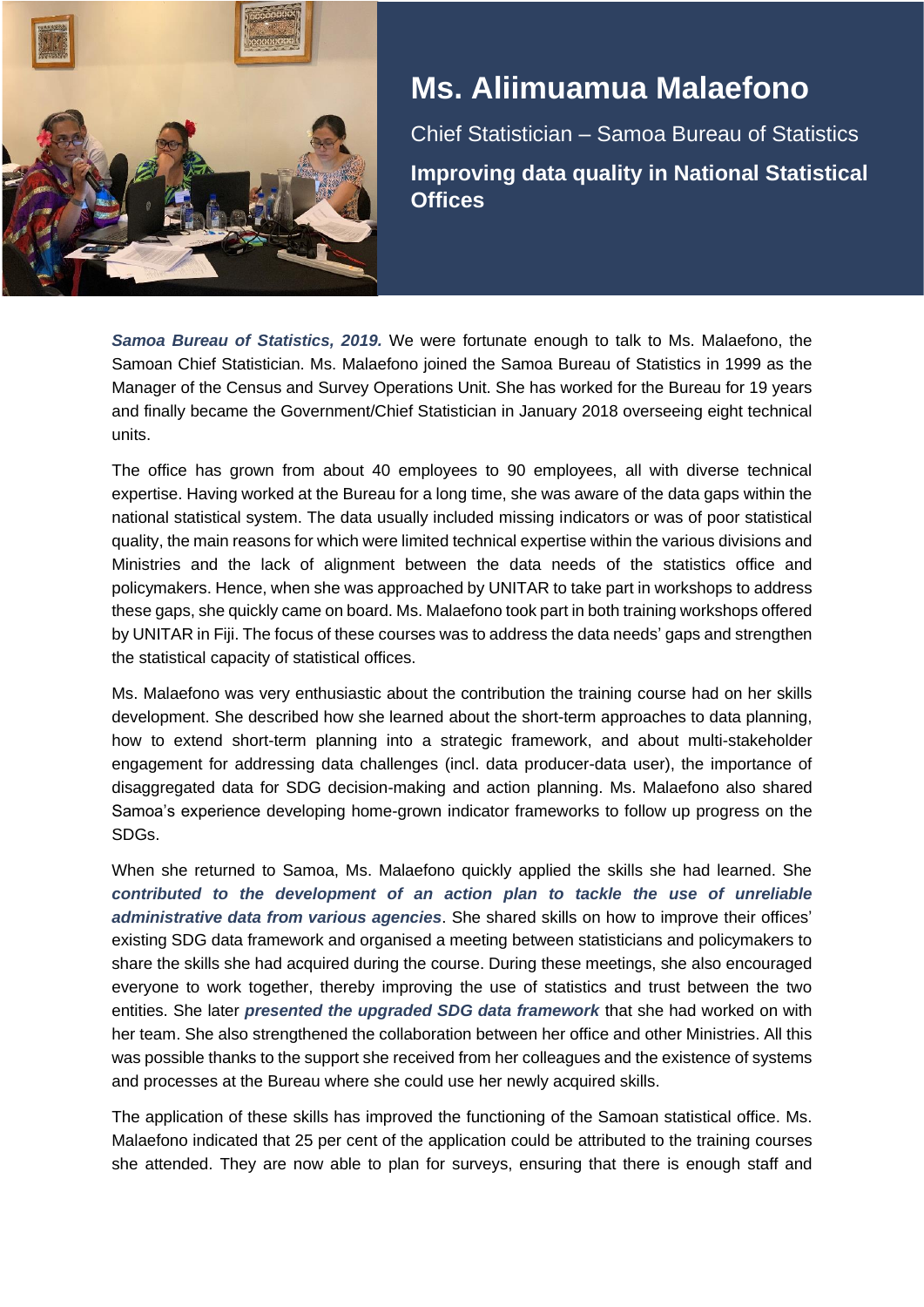sufficient budget to produce high-quality data. The importance of using international methodologies and following statistical guidelines is now better understood by colleagues from different departments and Ministries, which enables the use of administrative data when data collection in the field is not feasible.

Ms. Malaefono also acquired new skills in her capacity as Government Statistician. She learned how to analyse data using StaTact, an application which was used during one of the workshops she attended. As a result of the training programme, her confidence levels have improved. She can now confidently stand in front of parliament or cabinet and relay the findings from her office as she is assured of the reliability and quality of the data collected using international methodologies. Policymakers are now aware of the importance of the work the Bureau does and are more open to discussing their data needs and funding requirements.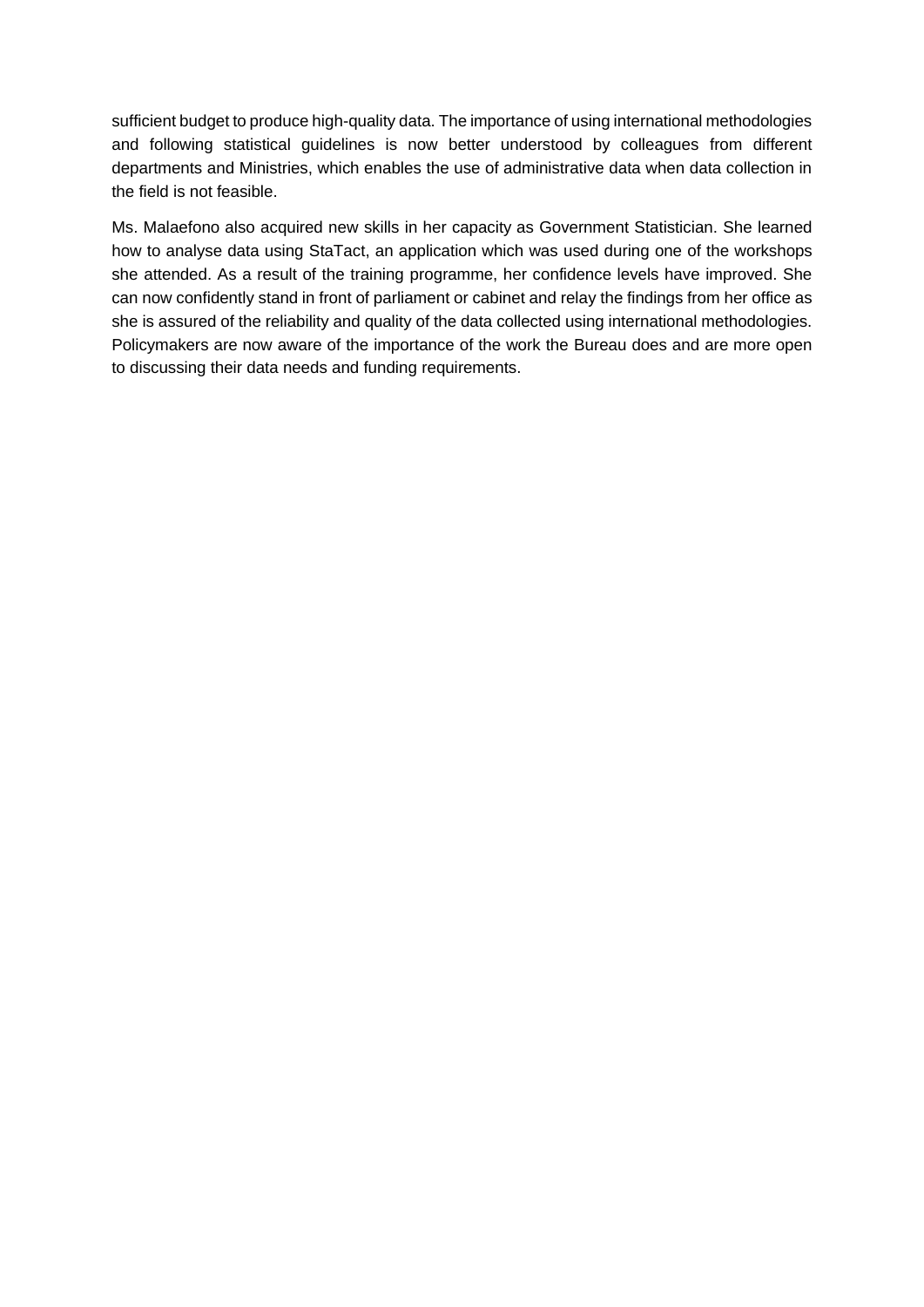

# **Mr. Ibrahim M. Sesay**

Chief Technical Adviser, Census at UNFPA, Liberia Country Office

**Building partnerships for national development**

*Liberia, 2018.* Mr. Sesay participated in the Regional StaTact workshop "Governance of data ecosystems for SDGs" in 2018 in Addis Ababa, Ethiopia. In attending this course, he expected to learn new tools to assess and use data from national statistics. The workshop was dedicated to tackling one national measurement problem to illustrate how the StaTact methodology can be used to solve local data needs. The Liberia team dealt with the issue of maternal mortality statistics in their country. Ultimately the team developed a national plan to improve maternal mortality data, which was later implemented, making the topic a top priority for vital statistical information. Before the workshop, data on maternal mortality was only partially collected, and the issue was highly stigmatized. Now, members of the Liberia delegation at the workshop have been instrumental in getting the authorities to set up a Maternal Neonatal Death Surveillance and Response (MNDSR) plan, and the maternal death review has become a national reportable event. Mr. Sesay attributes this success to primary elements they studied during the *Building partnerships workshop.*

Mr. Sesay had always considered building partnerships to be a good thing, but he realises that his definition was narrow until he participated in the workshop. Now, his understanding of partnerships includes not only "traditional" actors (i.e., government institutions and international organizations) but also all other players can be natural partners as well, including village communities, local government, private corporations, the media, independent consultants, and so on and so forth. Before the workshop, he would not imagine working with telecommunications companies and private TV stations to tackle development plans and collect data. He notes that his idea of resource mobilization was also limited. Before, he would always approach donors for financial support; now he understands that some donors may not be able to contribute monetarily, but many can provide alternative resources which is just as valuable. For Mr. Sesay, *greater involvement in data production from a variety of different actors* might result in higher levels of trust in the data produced, and hence, lead to more actors using the data.

After the workshop, Mr. Sesay returned home with the idea of creating a *national data ecosystem in Liberia, where they can unite government, data users and producers together with nontraditional data source representatives, such as CSOs and the private sector.* He believes that information should be available to everyone who needs it. With this idea in mind, the UNFPA team in Liberia see the DHS and national census data collection processes as an opportunity to apply the knowledge they learned during the workshop and as a way of getting everybody around the table. Another change in day-to-day working practices was the strengthening of existing partnerships to simplify Computer-Assisted Personal Interviews (CAPI) data collection tools and make them more user-friendly. When we talked with Mr. Sesay, the organization was building alliances with telephone companies to improve data storage from surveys and the coming census in remote areas. Mr. Sesay identifies his own personal *motivation and confidence, as well as*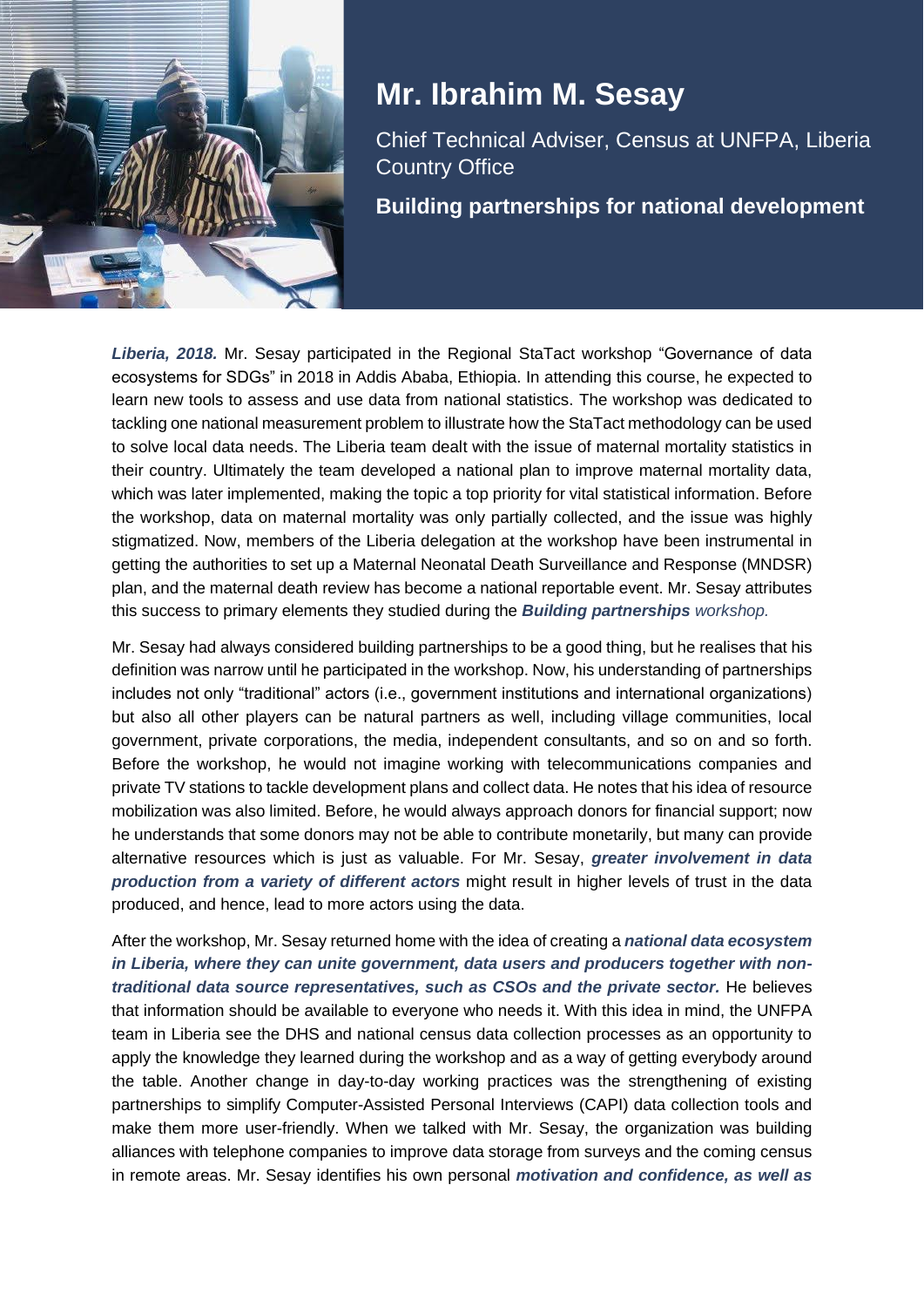*the support from his supervisor and team* as the key factors that enabled him to apply the knowledge gained during the workshop. He feels proud of being part of the team that is making a change.

In Mr. Sesay's words, "*Data is a type of software for national development, you do not immediately see its value, but it contributes to different sectors of national development*". He told us that in UNFPA Liberia, they foresee development planning based on informed fundamental background, then people do not just do planning and programme implementation because they want to, they are informed by solid data and information. This process facilitates the identification of the country's needs and, based on the data, enables us to make informed decisions.

For Mr. Sesay, data is a public good that needs to be generated and shared collectively. It should come from everybody and be accessible to everyone. In December 2019, his team was in the process of conducting a *pilot of the national data ecosystem project*, for which they organized preliminary training with support from the World Bank. Additionally, when we spoke in January 2020, a project on *improving data regarding gender-based violence* was underway. taking place when we talked with him in January 2020, following in the spirit of including a diversity of stakeholders. Mr. Sesay suggests expanding the coverage of the workshops to neighbouring countries and increasing the number of online workshops for people who cannot travel, as he sees a lot of value in the programme.

In our most recent exchange with Mr. Sesay, he told us about the ongoing census programme at UNFPA and their plans to use the StaTact platform:

*With the ongoing census programme at UNFPA, in 2021, motivated by the desire to create a common platform for data producers and users and as the Chief Technical Adviser for the Census, UNFPA has moved the Liberia Institute of Statistics and Geo-Information Services (LISGIS) from physical servers to cloud technology for data storage and sharing, and satellite imagery for census mapping. With these capabilities, Liberia will conduct the first 100%digital census in Africa in March 2022. We will be using the StaTact workshop tools to further evaluate the current data ecology and to identify the weaknesses, strengths, opportunities and threats to our new integrated digital data system.*